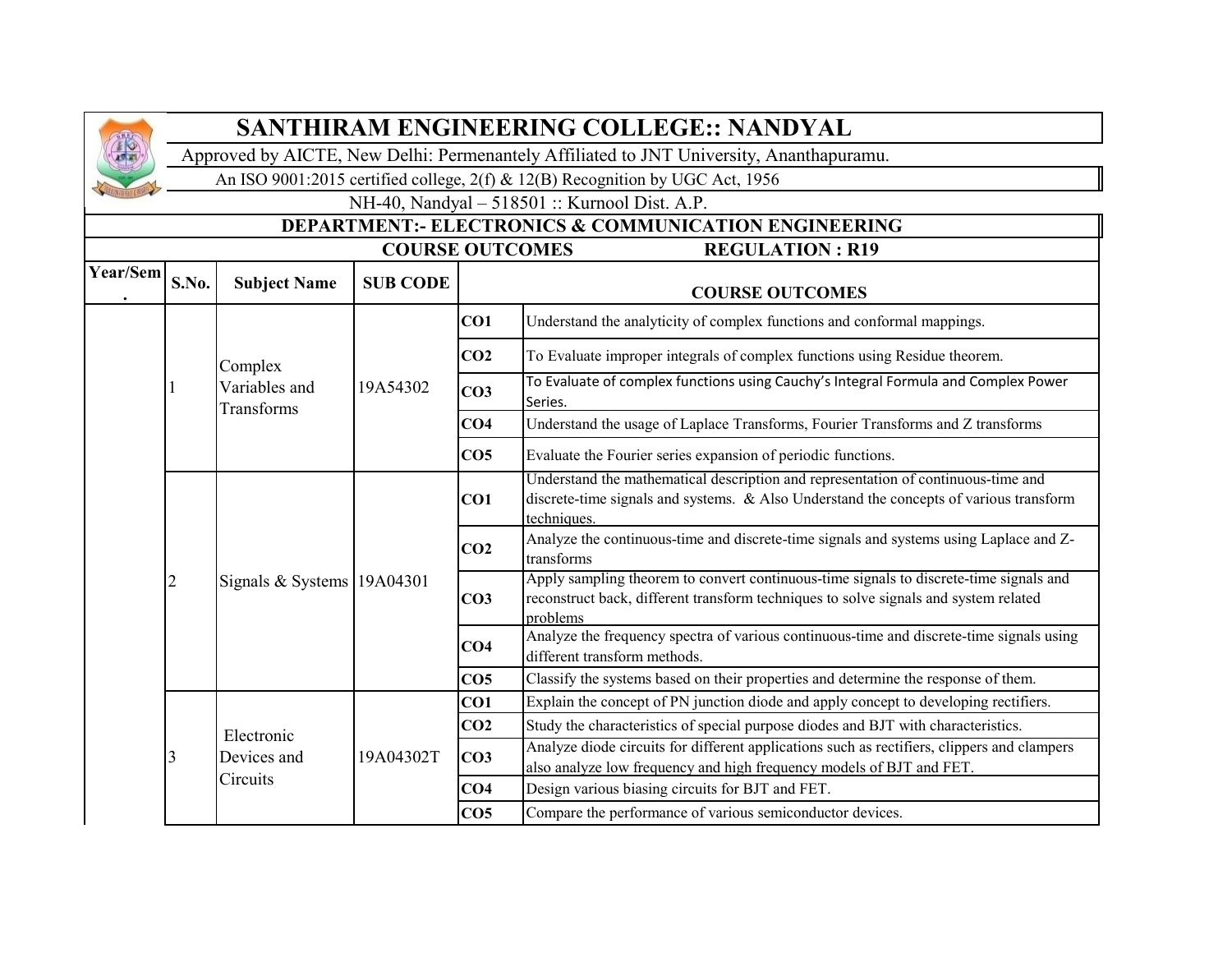|                                |   |                                                            |           |                 | To understand the concepts of a Random Variable and operations that                                                    |
|--------------------------------|---|------------------------------------------------------------|-----------|-----------------|------------------------------------------------------------------------------------------------------------------------|
|                                |   |                                                            |           | CO1             | may be performed on a single Random variable.                                                                          |
|                                |   |                                                            |           | CO <sub>2</sub> | To understand the concepts of Multiple Random Variables and operations                                                 |
|                                |   |                                                            |           |                 | that may be performed on a multiple Random variable.                                                                   |
|                                |   | Probability<br>Theory and                                  |           | CO <sub>3</sub> | Apply the different operations to multiple random variables and also                                                   |
|                                |   | Stochastic                                                 | 19A04303  |                 | Understand the concepts of linear transformation of Gaussian random variables.                                         |
|                                |   | Processes                                                  |           |                 | Understand and analyze continuous and discrete-time random processes,                                                  |
|                                |   |                                                            |           | CO <sub>4</sub> | Analyze the concepts and its properties of auto correlation, cross correlation functions and<br>power spectral density |
|                                |   |                                                            |           |                 | Describe the theory of stochastic processes to analyze linear systems                                                  |
|                                |   |                                                            |           | CO <sub>5</sub> | Apply the knowledge to linear systems; low pass and band pass noise models for random                                  |
|                                |   |                                                            |           |                 | processes                                                                                                              |
|                                | 5 |                                                            |           | CO1             | To understand and analyze the different types of number systems, Boolean algebra, its                                  |
|                                |   | Digital<br>Electronics and<br>Logic<br>DesignPROCESS<br>ES | 19A04304  |                 | simplification and $K$ – map and tabular simplification techniques                                                     |
|                                |   |                                                            |           | CO <sub>2</sub> | Apply Boolean algebra for describing combinational digital circuits, various                                           |
|                                |   |                                                            |           |                 | Combinational logic circuits such as decoders and multiplexers.                                                        |
| <b>II YEAR-I</b><br><b>SEM</b> |   |                                                            |           |                 |                                                                                                                        |
|                                |   |                                                            |           | CO <sub>3</sub> | To Design synchronous sequential circuits using flip flops and construct digital systems                               |
|                                |   |                                                            |           |                 | using components such as registers and counters.                                                                       |
|                                |   |                                                            |           | CO <sub>4</sub> | ToDesign the different types of RAM & ROM, Programmable Logic Devices.                                                 |
|                                |   |                                                            |           |                 | To Summarize significance of various TTL, IZL, ECL and CMOS subfamilies.Analyze the                                    |
|                                |   |                                                            |           | CO <sub>5</sub> | characteristics of digital ICs such as speed, power dissipation, figure of merit, fan-out,                             |
|                                |   |                                                            |           |                 | noise immunity etc.                                                                                                    |
|                                |   |                                                            |           | CO1             | Understanding and analyzing of Construction, working, classification of generators and                                 |
|                                |   |                                                            |           |                 | analyzing the characteristics and applications of DC generators.                                                       |
|                                |   |                                                            |           | CO <sub>2</sub> | Understanding and analyzing the DC motors and its types, able to perform the different                                 |
|                                |   |                                                            |           |                 | tests on dc motors and determine the performance                                                                       |
|                                | 6 | Electrical                                                 | 19A02304T | CO <sub>3</sub> | Understanding and analyzing the transformers and its types, able to perform the different                              |
|                                |   | Technology                                                 |           |                 | tests on transformers and determine the performance.                                                                   |
|                                |   |                                                            |           |                 |                                                                                                                        |
|                                |   |                                                            |           | CO <sub>4</sub> | Understanding and analyzing the three phase induction motors and its types.                                            |
|                                |   |                                                            |           |                 |                                                                                                                        |
|                                |   |                                                            |           | CO <sub>5</sub> | To Explain the Construction, Principle of operation of Synchronous Machines.                                           |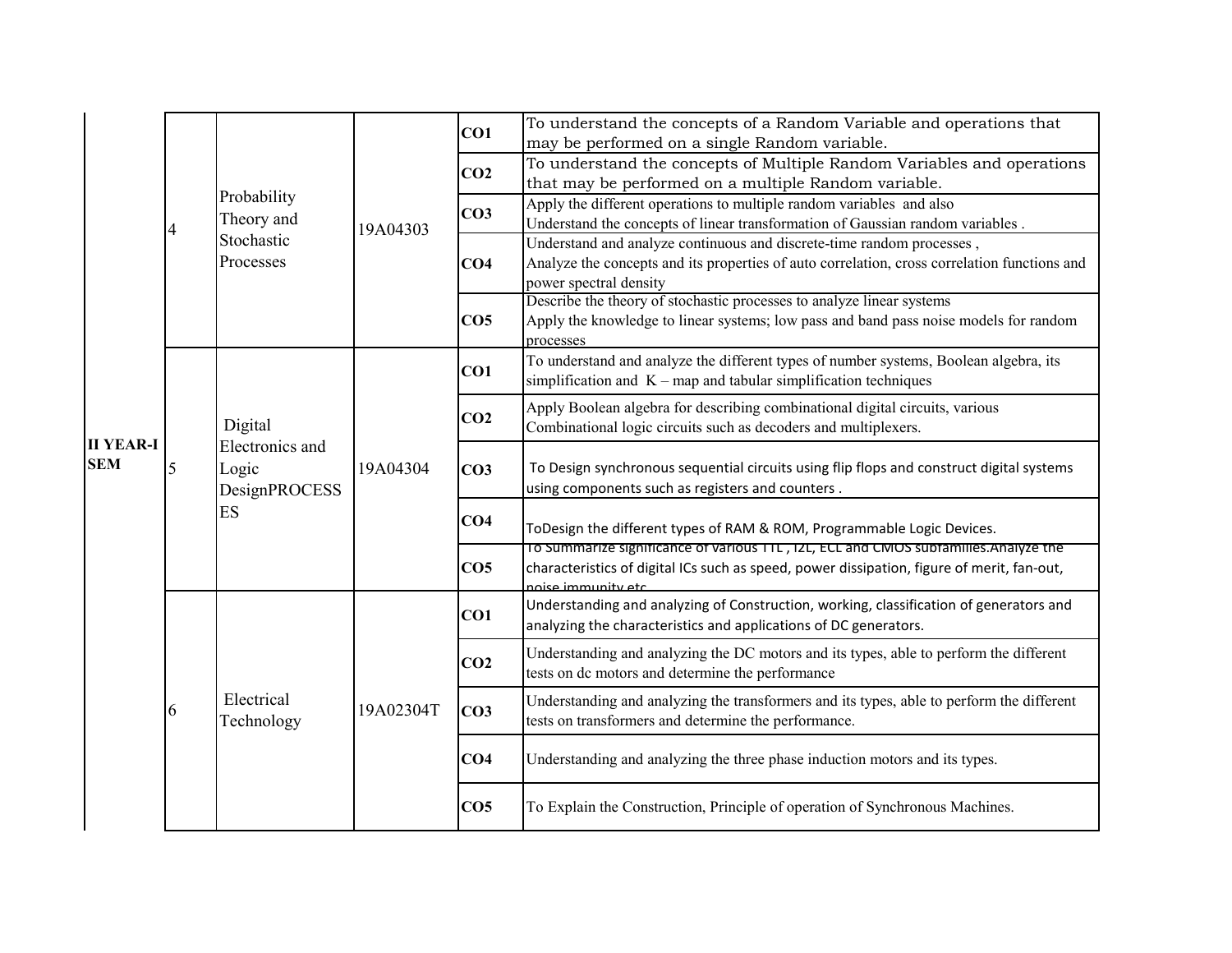|   |                                |           | CO1             | Understand the basic characteristics and applications of basic electronic devices.                                        |
|---|--------------------------------|-----------|-----------------|---------------------------------------------------------------------------------------------------------------------------|
|   | Electronic                     |           | CO <sub>2</sub> | Observe the characteristics of electronic devices by plotting graphs                                                      |
|   | Devices and                    | 19A04302P | CO <sub>3</sub> | Analyze the Characteristics of UJT, BJT, FET, and SCR                                                                     |
|   | Circuits Lab                   |           | CO <sub>4</sub> | Design FET based amplifier circuits/BJT based amplifiers for the given specifications                                     |
|   |                                |           | CO <sub>5</sub> | Simulate all circuits in PSPICE /Multisim                                                                                 |
|   |                                |           | CO1             | To understand various characteristics of DC generators.                                                                   |
|   |                                |           | CO <sub>2</sub> | To understand various characteristics of DC motors                                                                        |
| 8 | Electrical                     | 19A02304P | CO <sub>3</sub> | To predetermine the efficiency and regulation of a $1-\phi$ transformer                                                   |
|   | Technology Lab                 |           | CO <sub>4</sub> | To know power measurement in $3-\phi$ circuits                                                                            |
|   |                                |           | CO <sub>5</sub> | To understand various characteristics of Induction motors, Synchronous machines                                           |
|   |                                | 19A04305  | CO1             | Understand the basic concepts of programming in MATLAB and explain use of built-in<br>functions to perform assigned task. |
|   |                                |           | CO <sub>2</sub> | Generate signals and sequences, Input signals to the systems to perform various operations                                |
| 9 | <b>Basic Simulation</b><br>Lab |           | CO <sub>3</sub> | Analyze signals using Fourier, Laplace and Z-transforms                                                                   |
|   |                                |           | CO <sub>4</sub> | Compute Fourier transform of a given signal and plot its magnitude and phase spectrum                                     |
|   |                                |           | CO <sub>5</sub> | Verify Sampling theorem, Determine Convolution and Correlation between signals and<br>sequences                           |
|   |                                |           | CO <sub>1</sub> | Understand various antenna parameters, principle of operation of various antennas                                         |
|   |                                | 19A04502  | CO <sub>2</sub> | Derive expressions related to radiation mechanism for antennas                                                            |
|   | Antennas and                   |           | CO <sub>3</sub> | Derive expressions related to radiation mechanisms for Horn antenna, Reflector antenna<br>lens antenna                    |
|   | Wave Propagation               |           | CO <sub>4</sub> | Derive various antennas namely microstrip antenna, lens antenna and aperture antenna                                      |
|   |                                |           | CO <sub>5</sub> | Discuss various EM wave propagation methods in ionosphere and troposphere.                                                |
|   |                                |           |                 |                                                                                                                           |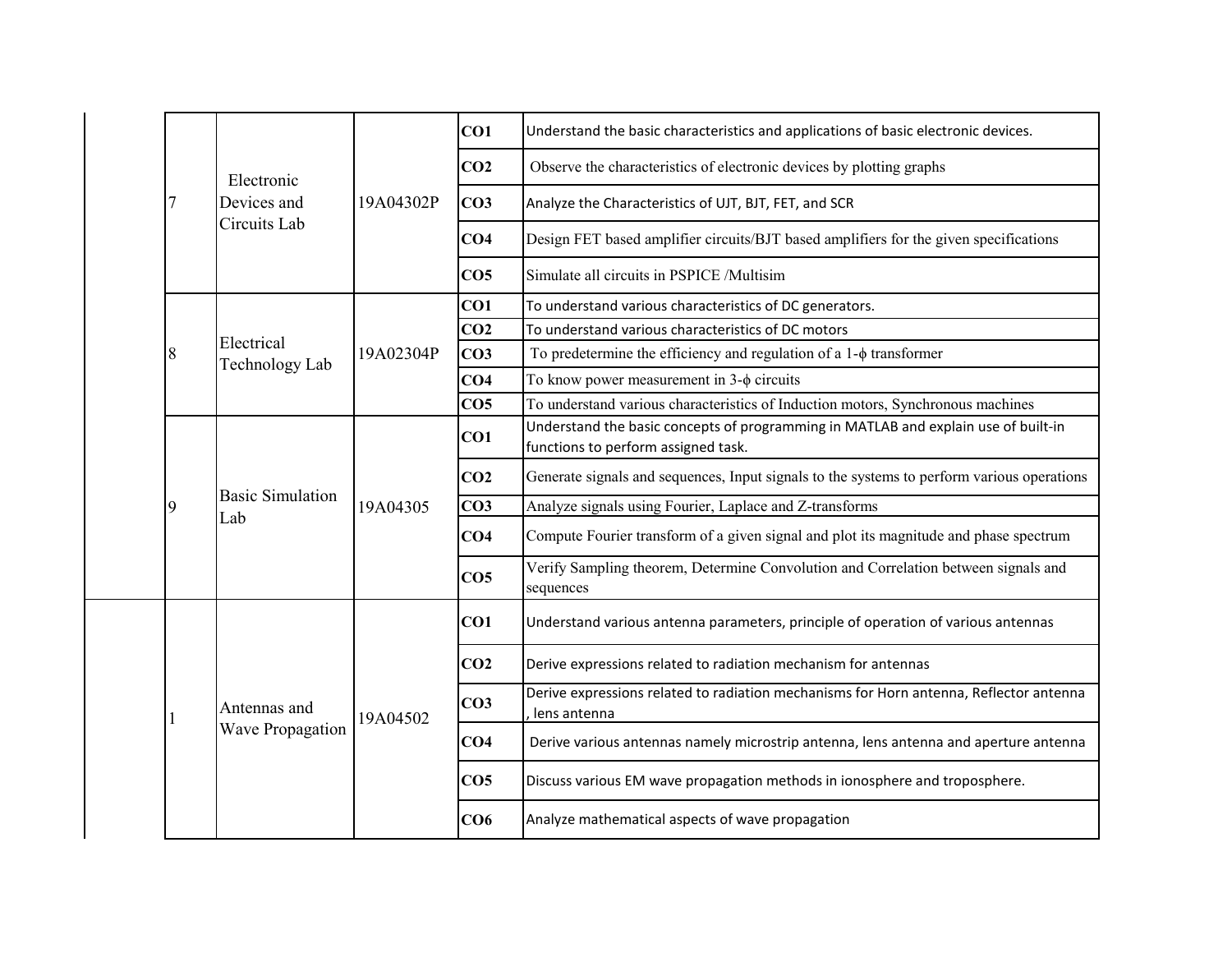|                                            |           | CO1             | Understand the context, topic, and pieces of specific information from social or<br>transactional dialogues spoken by native speakers of English.                                                                         |
|--------------------------------------------|-----------|-----------------|---------------------------------------------------------------------------------------------------------------------------------------------------------------------------------------------------------------------------|
|                                            |           | CO <sub>2</sub> | Apply grammatical structures to formulate sentences and correct word forms.                                                                                                                                               |
| English Language                           |           | CO <sub>3</sub> | Analyze discourse markers to speak clearly on a specific topic in informal discussions.                                                                                                                                   |
| <b>Skills</b>                              | 19A52601T | CO <sub>4</sub> | Comprehend complex texts and identify the author's purpose                                                                                                                                                                |
|                                            |           | CO <sub>5</sub> | Express thoughts and ideas with acceptable accuracy and fluency                                                                                                                                                           |
|                                            |           | CO6             | Demonstrate ability to use grammatically correct structures and a wide range of vocabulary                                                                                                                                |
|                                            | 19A04503T | CO1             | To convert analog signal into digital and analyze, discuss various source encoding systems<br>used in digital<br>communications                                                                                           |
|                                            |           | CO <sub>2</sub> | To design and analyze the baseband receivers which improves SNR, Probability of error in<br>digital<br>communications                                                                                                     |
| Digital                                    |           | CO <sub>3</sub> | To Understand the concepts of signal space analysis and examine the characteristics of<br>maximum likelihood decoder and to analyze correlation receiver                                                                  |
| Communications                             |           | CO <sub>4</sub> | To analyze & design the different digital modulation techniques, generation and<br>detection, power spectra and their probability of error performance.                                                                   |
|                                            |           | CO <sub>5</sub> | To understand various error control encoding and decoding techniques & Apply<br>information theory and linear algebra in source coding and channel coding.                                                                |
|                                            |           | CO6             | To Apply the knowledge of signals and system & statistical theory for geometric<br>representation of Signals & evaluate the performance of digital communication systems                                                  |
|                                            |           | CO1             | Examine performance of Op-Amp in open loop and closed configurations and its<br>characteristics.                                                                                                                          |
| Integrated<br>Circuits and<br>Applications | 19A04501T | CO <sub>2</sub> | Design circuits such as amplifiers, comparator, differentiators and integrators using<br>operational amplifiers for various applications, Design active filters and oscillators using<br>Op amp for given specifications. |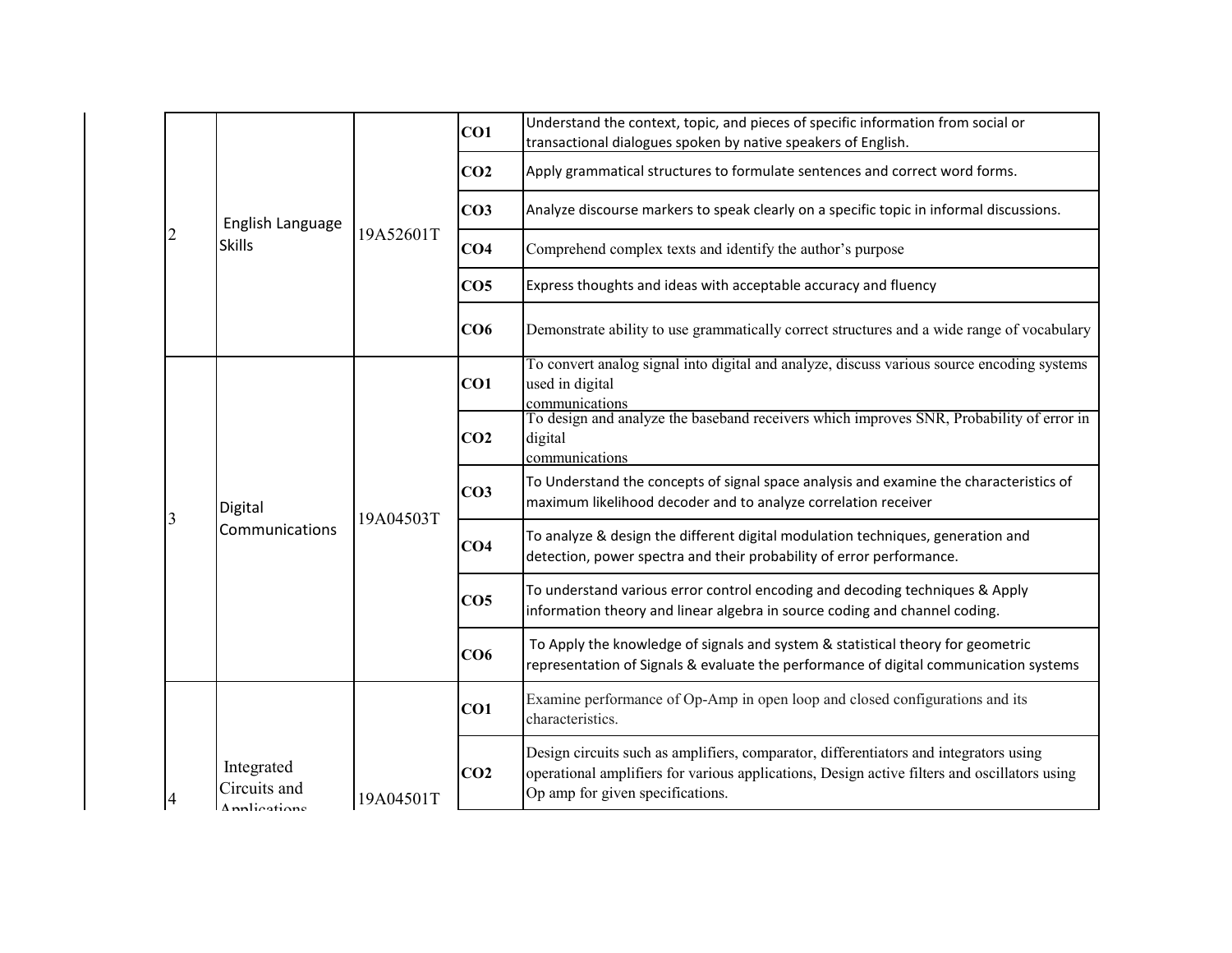|                                 |   | Applications                  |           | CO <sub>3</sub> | To impart Knowledge on nonlinear applications of Op-Amp.                                                                                                                              |
|---------------------------------|---|-------------------------------|-----------|-----------------|---------------------------------------------------------------------------------------------------------------------------------------------------------------------------------------|
|                                 |   |                               |           | CO <sub>4</sub> | To describe the operation and characteristics of data converters.                                                                                                                     |
|                                 |   |                               |           | CO <sub>5</sub> | To familiarize specialized IC's 555, VCO, PLL& voltage regulators                                                                                                                     |
| <b>III YEAR</b><br><b>I-SEM</b> |   |                               |           | CO1             | Remember & Understand the requirement of theoretical & practical aspects of computer<br>networks, functions of various layers involved in data communications                         |
|                                 |   |                               |           | CO <sub>2</sub> | Understand principles of data communication using transmission (guided and wireless)<br>media & concepts of switching techniques, basics of DSL, SONET, and IEEE standards.           |
|                                 | 5 | Data<br>Communications        | 19A04504a | CO <sub>3</sub> | Understand the principles of error control protocols, multiple access protocols, routers and<br>switches in<br>data link layer & List the different connecting devices for networking |
|                                 |   | and Networks<br>N             |           | CO <sub>4</sub> | Apply the knowledge on different routing algorithms and measure their performance<br>metrics.                                                                                         |
|                                 |   |                               |           | CO <sub>5</sub> | Distinguish between the connection oriented and connection less transport protocols $\&$<br>explain the role of protocols in networking                                               |
|                                 |   |                               |           | CO6             | Discuss the importance of application layer and the terminology like FTP, HTTP, SMTP,<br>SNMP, TFTP etc., & P2P file sharing and socket programming                                   |
|                                 |   |                               | 19A52506a | CO1             | Understand the importance of effective technical communication,                                                                                                                       |
|                                 |   | Technical<br>Communication    |           | CO <sub>2</sub> | Apply the knowledge of basic skills to become good orators                                                                                                                            |
|                                 | 6 | and                           |           | CO <sub>3</sub> | Analyze non-verbal language suitable to different situations in professional life                                                                                                     |
|                                 |   | Presentation<br><b>Skills</b> |           | CO <sub>4</sub> | Evaluate different kinds of methods used for effective presentations                                                                                                                  |
|                                 |   |                               |           | CO <sub>5</sub> | Create trust among people and develop employability skills                                                                                                                            |
|                                 |   |                               |           | CO1             | Understand the working of Op amp ICs & Application specific analog ICs.                                                                                                               |
|                                 |   | Integrated                    |           | CO <sub>2</sub> | Analyze operational amplifier based circuits for linear and non-linear applications                                                                                                   |
|                                 |   | Circuits and<br>Annliantions  | 19A04501P | CO <sub>3</sub> | Design Operational amplifiers for linear and nonlinear application, Multivibrator circuits<br>using 555 & application specific ICs.                                                   |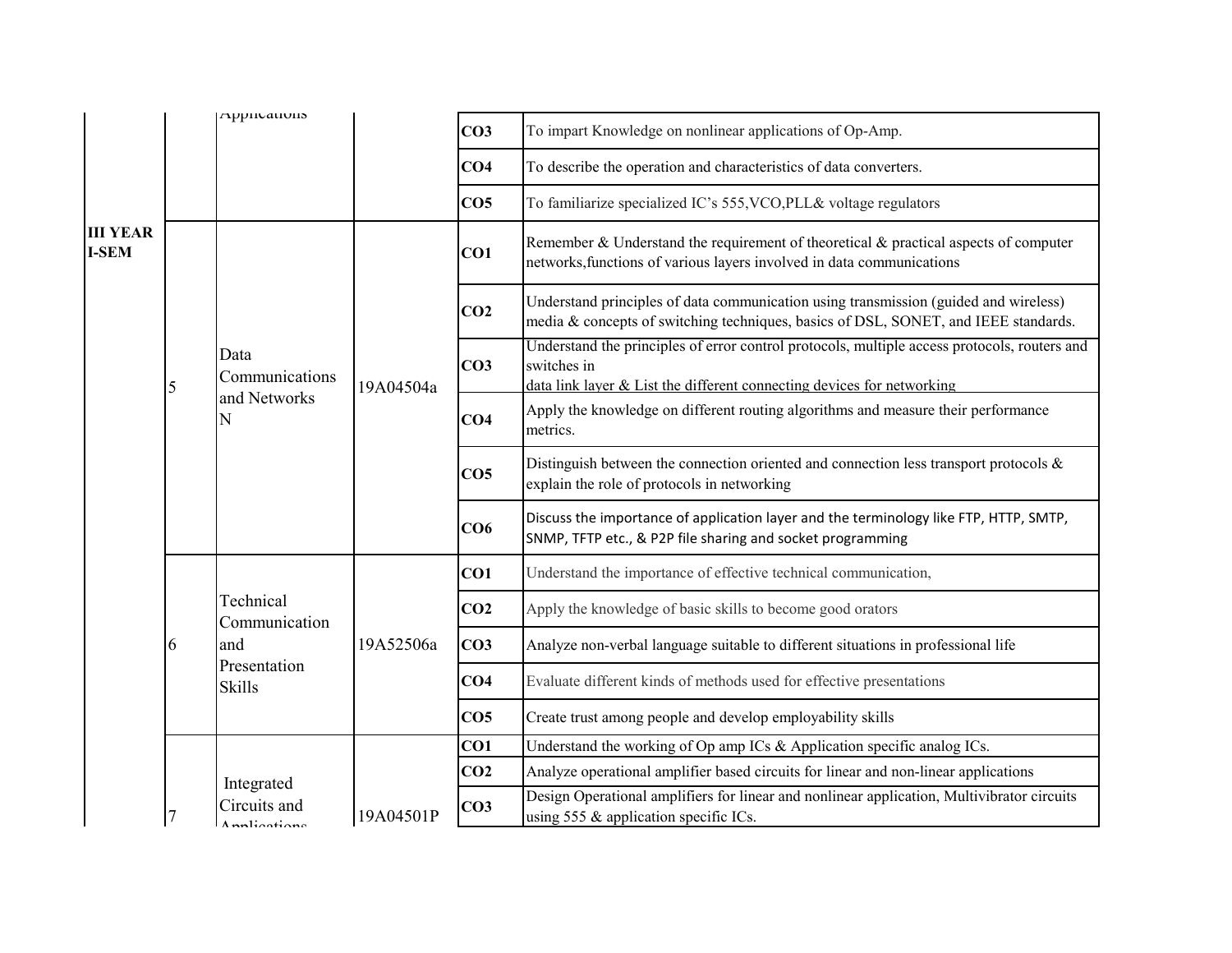| Applications<br>Lab                                       |           | CO <sub>4</sub> | Simulate all linear and nonlinear application based Op amp Circuits and circuits based on                                                                            |
|-----------------------------------------------------------|-----------|-----------------|----------------------------------------------------------------------------------------------------------------------------------------------------------------------|
|                                                           |           |                 | application specific ICs                                                                                                                                             |
|                                                           |           | CO <sub>5</sub> | Compare theoretical, practical $&$ simulated results in integrated circuits.                                                                                         |
|                                                           |           | CO1             | Remember and understand the different aspects of the English language proficiency with<br>emphasis on LSRW skills                                                    |
|                                                           |           | CO <sub>2</sub> | Apply communication skills through various language learning activities                                                                                              |
| <b>English Language</b><br>Skills Lab                     | 19A52601P | CO <sub>3</sub> | Analyze the English speech sounds, stress, rhythm, intonation and syllable division for<br>fluency in spoken English.                                                |
|                                                           |           | CO <sub>4</sub> | Evaluate and exhibit acceptable etiquette essential in social and professional settings.                                                                             |
|                                                           |           | CO <sub>5</sub> | Create awareness on mother tongue influence and neutralize it in order to improve better<br>listening and speaking comprehension.                                    |
|                                                           | 19A04503P | CO1             | Understand real time behavior of different digital modulation schemes                                                                                                |
| Digital                                                   |           | CO <sub>2</sub> | Technicallyvisualize spectra of different digital modulation schemes.                                                                                                |
| Communications                                            |           | CO <sub>3</sub> | Design and implement different modulation and demodulation techniques.                                                                                               |
| Lab                                                       |           | CO <sub>4</sub> | Analyze digital modulation & demodulation techniques.                                                                                                                |
|                                                           |           | CO <sub>5</sub> | Simulate all digital modulation and demodulation techniques in MATLAB.                                                                                               |
|                                                           | 19A04401  | CO1             | Understand basic laws of static electric fields, Maxwell's equations for electrostatic fields,<br>problems applying laws of electrostatics.                          |
|                                                           |           | CO <sub>2</sub> | Understand basic laws of static magnetic fields, Maxwell's equations for static magnetic<br>fields, problems applying laws of magneto statics.                       |
| Electromagnetic<br>Waves and<br><b>Transmission lines</b> |           | CO <sub>3</sub> | Analyze electric and magnetic fields at the interface of different media, Understand<br>concept of wave propagation through the Maxwell's equations.                 |
|                                                           |           | CO <sub>4</sub> | Understand principles of reflections and refraction for different incidences, concept of<br>power flow using Poynting vector, Brewster angle, and surface impedance. |
|                                                           |           | CO <sub>5</sub> | Describes the transmission lines with equivalent circuit and explain their characteristic<br>with various lengths.                                                   |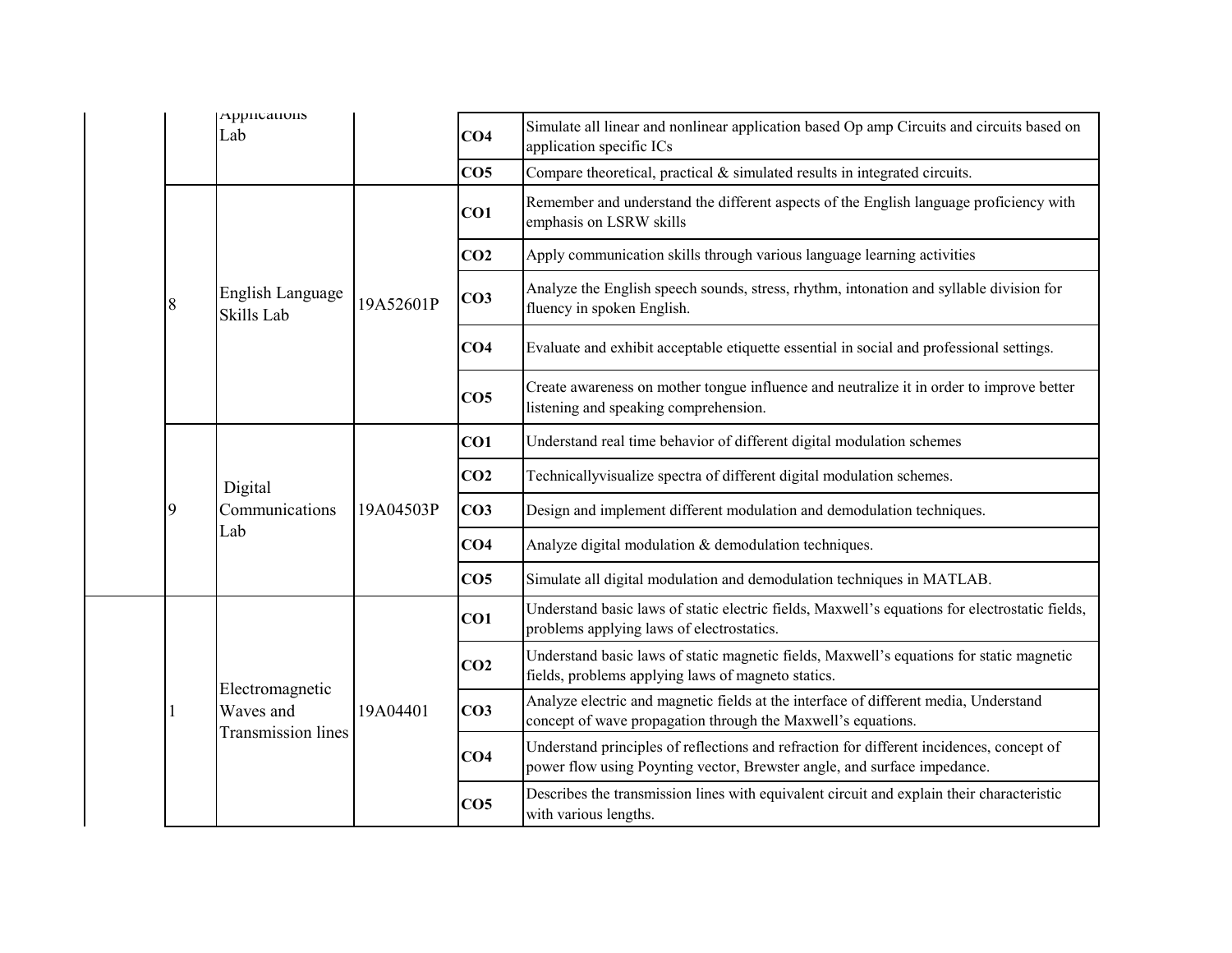|   |                           |           | CO1             | Understand the concept of small signal analysis of BJT & MOSFET amplifiers with<br>different performance parameters like impedance, admittance and gain etc. |
|---|---------------------------|-----------|-----------------|--------------------------------------------------------------------------------------------------------------------------------------------------------------|
|   | Electronic                |           | CO <sub>2</sub> | Analyze the frequency responses of single stage amplifiers of BJT& FET at high and low<br>frequencies.                                                       |
|   | Circuits-<br>Analysis and | 19A04402T | CO <sub>3</sub> | Understand the basic concept and need of Differential and Multistage Amplifiers with<br>examples.                                                            |
|   | Design                    |           | CO <sub>4</sub> | Understand the effects and concept of feedback amplifiers and Oscillators with examples.                                                                     |
|   |                           |           | CO <sub>5</sub> | Understand the Classes of Power amplifiers and Tuned amplifiers and determine<br>Efficiency and resonant frequencies.                                        |
|   |                           |           | CO1             | To understand the basic Concepts of Control Systems Engineering                                                                                              |
|   |                           |           | CO <sub>2</sub> | Identify, formulate and Analise the complex problems in control engineering                                                                                  |
| 3 | <b>Control Systems</b>    | 19A02404  | CO <sub>3</sub> | Determine the absolute and relative stability of a system using RH and Root loci concepts.                                                                   |
|   |                           |           | CO <sub>4</sub> | Analyse & Evaluate the stability of the system and design of Bode, polar, Nyquist and<br>compensation networks                                               |
|   |                           |           | CO <sub>5</sub> | Describe the state variable representation of physical system and solve the state equation                                                                   |
|   |                           |           | CO <sub>1</sub> | Understand the concepts of various Amplitude, Angle and Pulse Modulation schemes &<br>information theory with random processes.                              |
|   |                           |           | CO <sub>2</sub> | Apply the concepts to solve problems in analog and pulse modulation schemes.                                                                                 |
|   | Analog<br>Communications  | 19A04403T | CO <sub>3</sub> | Analysis of analog communication system in the presence of noise                                                                                             |
|   |                           |           | CO <sub>4</sub> | Compare and contrast design issues, advantages, disadvantages and limitations of various<br>modulation schemes in analog communication systems.              |
|   |                           |           | CO <sub>5</sub> | Solve basic communication problems & calculate information rate and channel capacity of<br>a discrete communication channel.                                 |
|   |                           |           | CO1             | Demonstrate the fundamentals of Python Programming and Solve the problems by<br>applying Modularity Principles of Python.                                    |
|   |                           |           | CO <sub>2</sub> | Evaluate Conditional Execution and Applying recursions to solve problems.                                                                                    |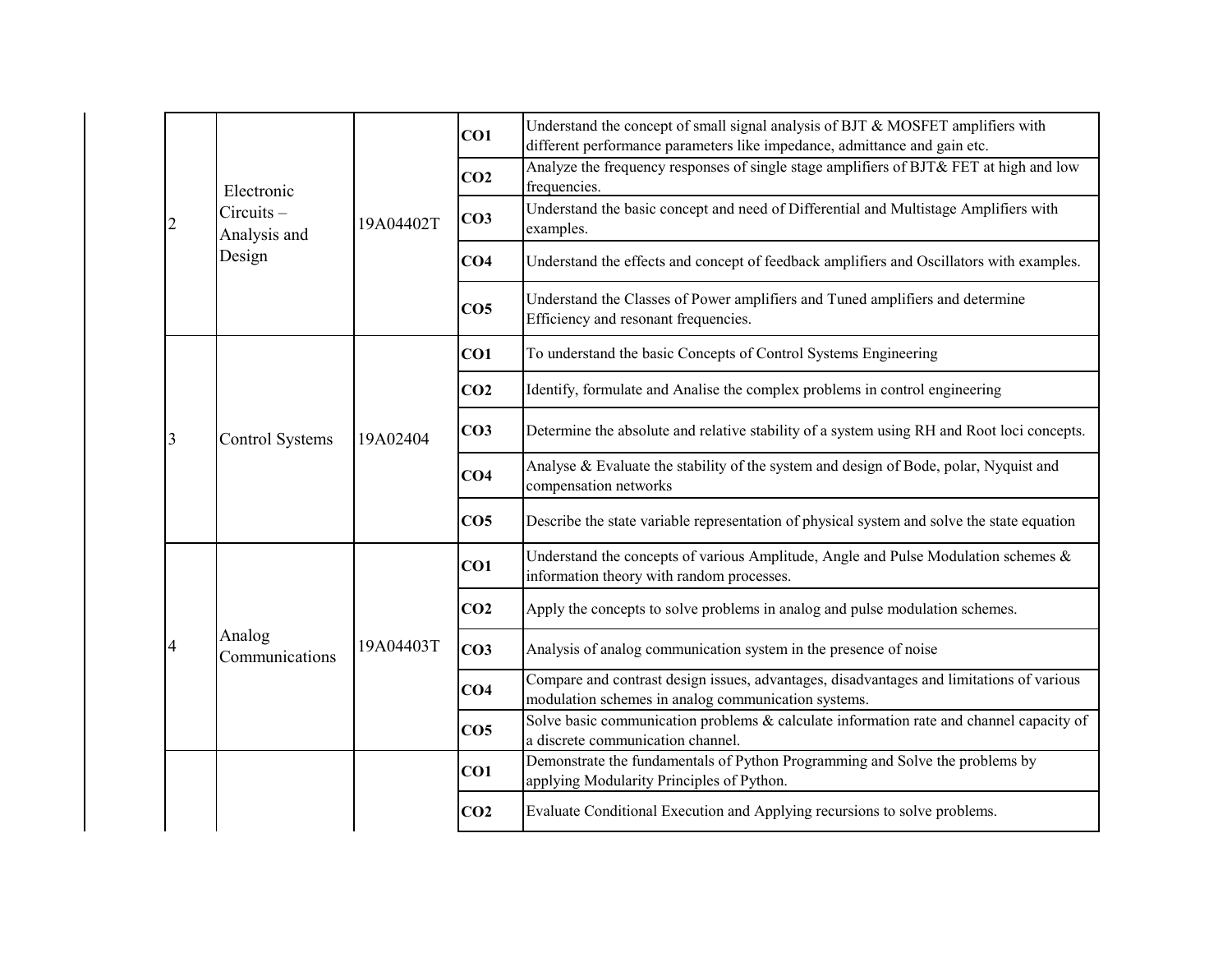| <b>II YEAR</b> |  | 5 | Python<br>Programming            | 19A05304T | CO <sub>3</sub> | Use Data structures to enhance the execution and Designing programs for string operations                                                                                                                                                               |
|----------------|--|---|----------------------------------|-----------|-----------------|---------------------------------------------------------------------------------------------------------------------------------------------------------------------------------------------------------------------------------------------------------|
| <b>II SEM</b>  |  |   |                                  |           | CO <sub>4</sub> | Applying object oriented concepts and Organize data in the form of files.                                                                                                                                                                               |
|                |  |   |                                  |           | CO <sub>5</sub> | Illustrate the principles of inheritance and Define classes and its features.                                                                                                                                                                           |
|                |  |   |                                  |           | CO1             | representation of numbers employed in arithmetic operations and on binary coding of<br>symbols used in data processing.                                                                                                                                 |
|                |  |   | Computer                         | 19A04404  | CO <sub>2</sub> | Describe organization and design of a basic digital computer & Illustrate techniques used<br>in assembly language programming.                                                                                                                          |
|                |  | 6 | Architecture and<br>Organization |           | CO <sub>3</sub> | Develop execution unit to show general register organization of a typical CPU $\&$ Discuss<br>characteristics and advantages of reduced instruction set computer(RISC)                                                                                  |
|                |  |   |                                  |           | CO <sub>4</sub> | Develop specific micro-programmed control unit to show how to write microcode for a<br>typical set of instructions.                                                                                                                                     |
|                |  |   |                                  |           | CO <sub>5</sub> | Explain how processor interacts with external peripherals through Interface units $\&$<br>Compare different modes of data transfer.                                                                                                                     |
|                |  |   |                                  | 19A52301  | CO1             | Students are expected to understand the importance of human values and remember while<br>dealing with their lives and their surroundings (family, society, nature)                                                                                      |
|                |  |   |                                  |           | CO <sub>2</sub> | They understand and become more responsible in life, and apply values in handling<br>problems with sustainable solutions, while keeping human relationships and human nature<br>in mind.                                                                |
|                |  |   | Universal Human<br>Values        |           | CO <sub>3</sub> | They would have better critical ability, analyze the practical life situations and apply<br>morals in everyday life                                                                                                                                     |
|                |  |   |                                  |           | CO <sub>4</sub> | They would also become sensitive to their commitment and evaluatewhat they have<br>understood (human values, human relationship and human society).                                                                                                     |
|                |  |   |                                  |           | CO <sub>5</sub> | It is hoped that they would be able to apply what they have learnt to their own self in<br>different day-to-day settings and analyzein real life, a beginning would be made in the<br>direction of creating harmony in self, family, society and nature |
|                |  |   |                                  |           | CO1             | Understand Characteristics and frequency response of various amplifiers.                                                                                                                                                                                |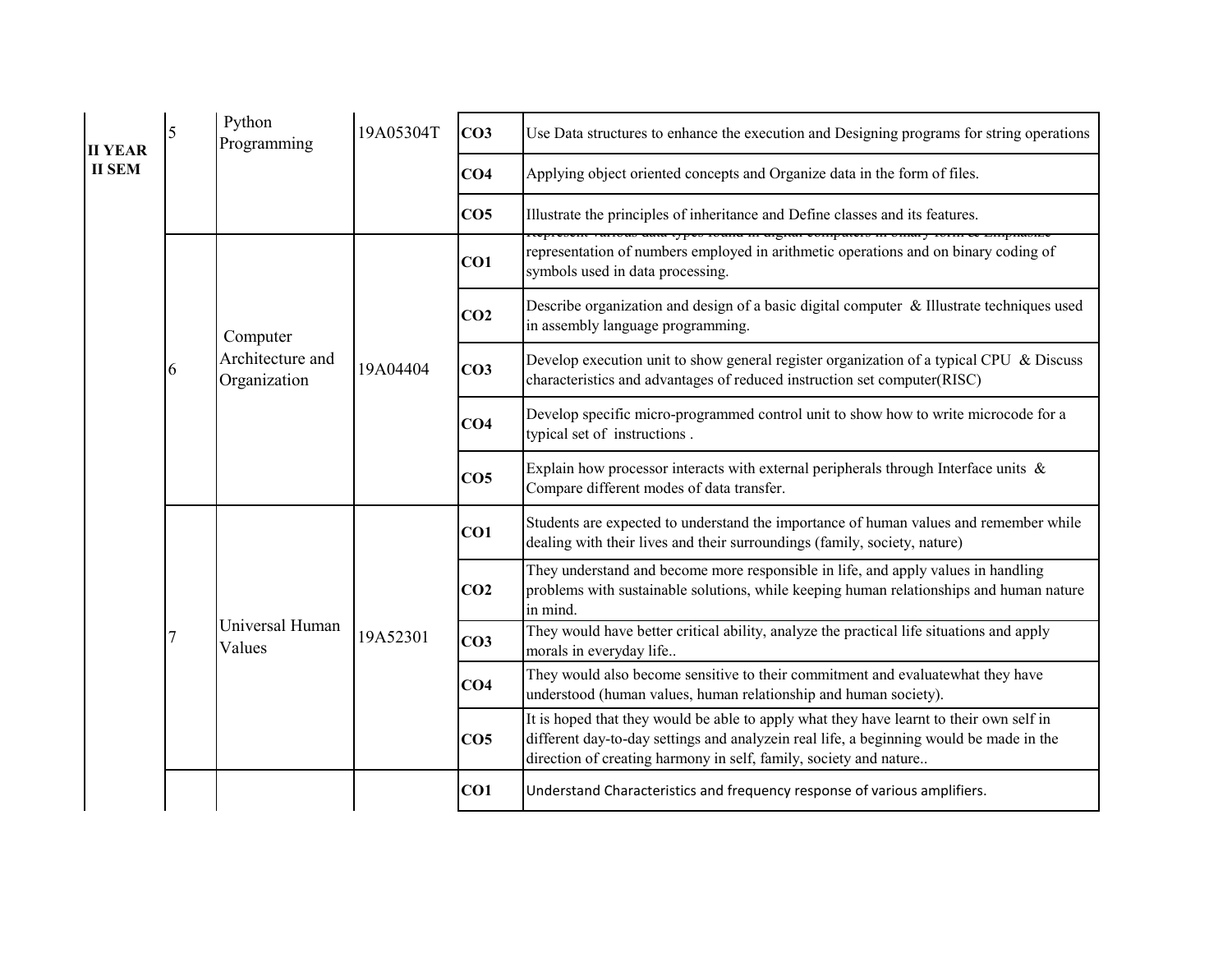|  |   | Electronic<br>Circuits-<br>Analysis and              | 19A04402P | CO <sub>2</sub> | Analyze negative feedback amplifier circuits, oscillators, Power amplifiers, Tuned<br>amplifiers.                                                                   |
|--|---|------------------------------------------------------|-----------|-----------------|---------------------------------------------------------------------------------------------------------------------------------------------------------------------|
|  | 8 |                                                      |           | CO <sub>3</sub> | Determine the efficiencies of power amplifiers                                                                                                                      |
|  |   | Design Lab                                           |           | CO <sub>4</sub> | Design RC and LC oscillators, Feedback amplifier for specified gain and multistage<br>amplifiers for Low, Mid and high frequencies                                  |
|  |   |                                                      |           | CO <sub>5</sub> | Simulate all the circuits and compare the performance                                                                                                               |
|  |   |                                                      |           | CO1             | Understand different analog modulation techniques &Radio receiver characteristics.                                                                                  |
|  |   | Analog                                               | 19A04403P | CO <sub>2</sub> | Analyze different analog modulation techniques.                                                                                                                     |
|  | 9 | Communications                                       |           | CO <sub>3</sub> | Design and implement different modulation and demodulation techniques.                                                                                              |
|  |   | Lab                                                  |           | CO <sub>4</sub> | Observe the performance of system by plotting graphs $\&$ Measure radio receiver<br>characteristics.                                                                |
|  |   |                                                      |           | CO <sub>5</sub> | Simulate all digital modulation and demodulation techniques                                                                                                         |
|  |   | <b>DIGITAL</b><br><b>SIGNAL</b><br><b>PROCESSING</b> | 19A04602T | CO1             | Understand the basic concepts of IIR and FIR filters, DSP building blocks to achieve high<br>speed in DSP processor, DSP TMS320C54XX architecture and instructions. |
|  |   |                                                      |           | CO <sub>2</sub> | Compute the fast Fourier transforms and find the relationship with other transforms.<br>Realization of digital filter structures                                    |
|  |   |                                                      |           | CO <sub>3</sub> | Design of FIR and IIR digital filters.                                                                                                                              |
|  |   |                                                      |           | CO <sub>4</sub> | Compare FIR and IIR filters.                                                                                                                                        |
|  |   |                                                      |           | CO <sub>5</sub> | Analyze and implement the signal processing algorithms in DSPs.                                                                                                     |
|  |   |                                                      | 19A04603  | CO1             | understand the architecture of FPGAs, tools used in modeling of digital<br>design and<br>Modeling styles in VHDL.                                                   |
|  |   | <b>DIGITAL</b><br><b>SYSTEM</b>                      |           | CO <sub>2</sub> | learn the IEEE Standard 1076 Hardware Description Language (VHDL).                                                                                                  |
|  |   | <b>DESIGN</b><br><b>THROUGH</b>                      |           | CO <sub>3</sub> | Analyze and design basic digital circuits with combinatorial and sequential logic circuits<br>Using VHDL.                                                           |
|  |   | <b>VHDL</b>                                          |           | CO <sub>4</sub> | Model complex digital systems at several levels of abstractions, behavioral, structural.                                                                            |
|  |   |                                                      |           | CO <sub>5</sub> | Design complex digital CPU, vending machine and washing machines and analyze the case<br>studies.                                                                   |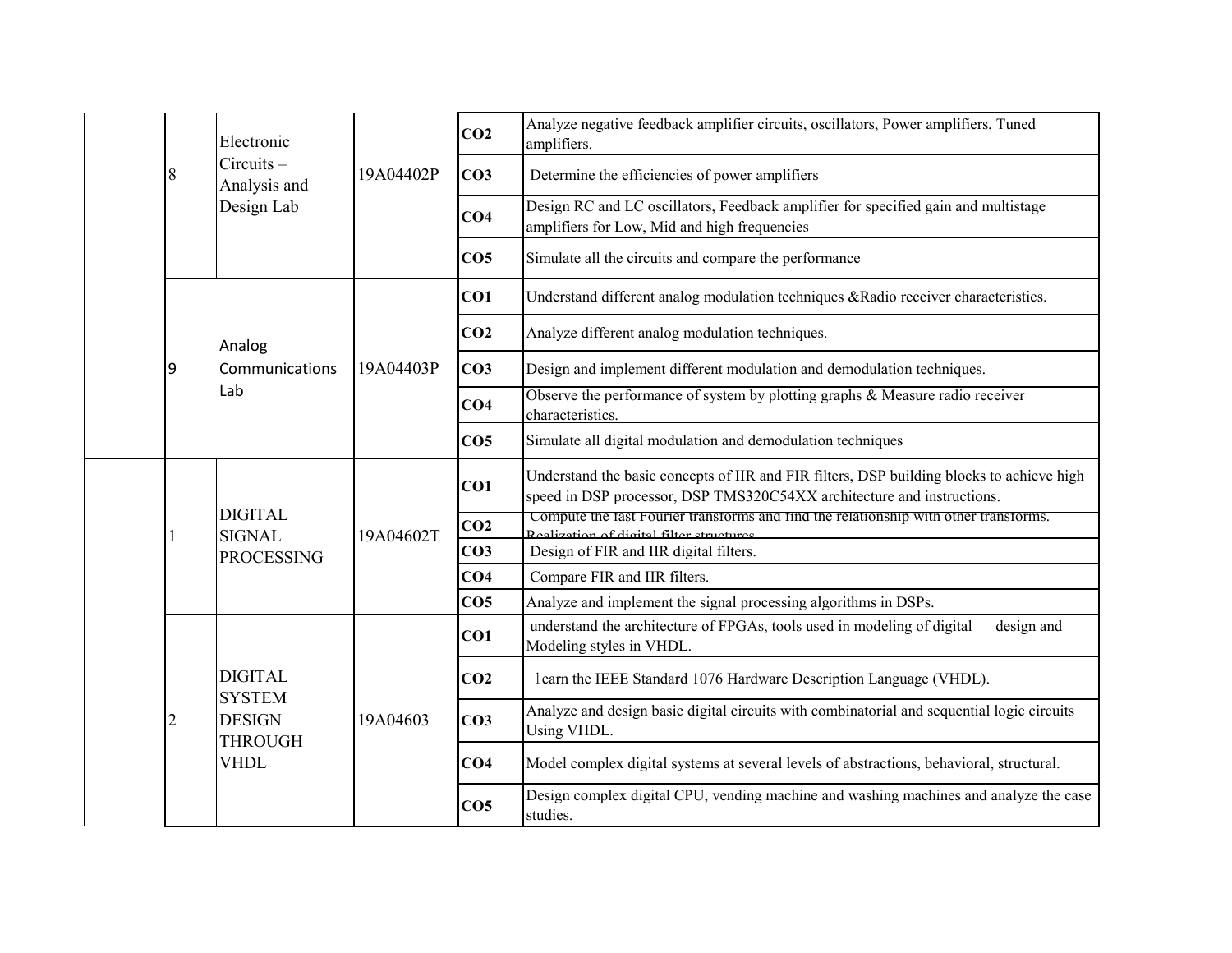|                                  |   | <b>MICROPROCESS</b>                            |           | CO <sub>1</sub> | Understand instruction set of 8086 microprocessor and ARM architecture                                                                                                 |
|----------------------------------|---|------------------------------------------------|-----------|-----------------|------------------------------------------------------------------------------------------------------------------------------------------------------------------------|
|                                  |   |                                                |           | CO <sub>2</sub> | Explain addressing modes of 8086 and develop assembly language programs for various<br>problems.                                                                       |
|                                  | 3 | <b>ORS AND</b><br><b>MICROCONTRO</b>           | 19A04601T | CO <sub>3</sub> | Describe interfacing of 8086 with peripheral devices.                                                                                                                  |
|                                  |   | <b>LLERS</b>                                   |           | CO <sub>4</sub> | Understand the ARM Cortex M0 and develop assembly language programs ARM Cortex<br>M                                                                                    |
|                                  |   |                                                |           | CO <sub>5</sub> | Distinguish between microprocessor and microcontrollers of 8085& 8086 microprocessors<br>and design applications using microcontrollers.                               |
|                                  |   |                                                | 19A04605d | CO1             | Remember the basic definitions of some important measurement parameters of electrical<br>and electronic instruments.                                                   |
|                                  |   | <b>ELECTRICAL</b><br><b>MEASUREMENT</b>        |           | CO <sub>2</sub> | Understand the basic principles of different measuring meters (voltage, current, and other<br>passive parameters), CROs, and transducers.                              |
| <b>III YEAR</b><br><b>II SEM</b> |   | S &<br><b>ELECTRONIC</b><br><b>INSTRUMENTS</b> |           | CO <sub>3</sub> | Apply the knowledge of DC and AC meters while solving problems related to<br>measurement errors                                                                        |
|                                  |   |                                                |           | CO <sub>4</sub> | Analyze the performance of various electric and electrionc instruments like energy meters,<br>analog & digital meters, CROs, function generators and signal generators |
|                                  |   |                                                |           | CO <sub>5</sub> | Design the AC& DC multi-meters function generators and function generators for the<br>given specifications                                                             |
|                                  |   |                                                |           | CO1             | Recognize the importance of verbal and non verbal skills                                                                                                               |
|                                  |   |                                                |           | CO <sub>2</sub> | Develop the interpersonal and intrapersonal skills                                                                                                                     |
|                                  | 5 | Soft Skills                                    | 19A52604a | CO <sub>3</sub> | Apply the knowledge in setting the smart goals and achieve the set goals.                                                                                              |
|                                  |   |                                                |           | CO <sub>4</sub> | Analyze difficult situations and solve the problems in stress-free environment.                                                                                        |
|                                  |   |                                                |           | CO <sub>5</sub> | Create trust among people and develop employability skills.                                                                                                            |
|                                  |   | <b>BUSINESS</b>                                |           | CO <sub>1</sub> | Understand business ethics and ethical practices in management.                                                                                                        |
|                                  |   | <b>ETHICS AND</b>                              |           | CO <sub>2</sub> | Understand the role of ethics in management                                                                                                                            |
|                                  | h | <b>CORPORATE</b>                               | 19A52602c | CO <sub>3</sub> | Apply the knowledge in cross cultural ethics                                                                                                                           |
|                                  |   | <b>GOVERNANCE</b>                              |           | CO <sub>4</sub> | Analyze law and ethics                                                                                                                                                 |
|                                  |   |                                                |           | CO <sub>5</sub> | Evaluate corporate governance                                                                                                                                          |
|                                  |   |                                                |           | CO1             | Ability to design-test, to verify, to evaluate, and to benchmark a real-time DSP system.                                                                               |